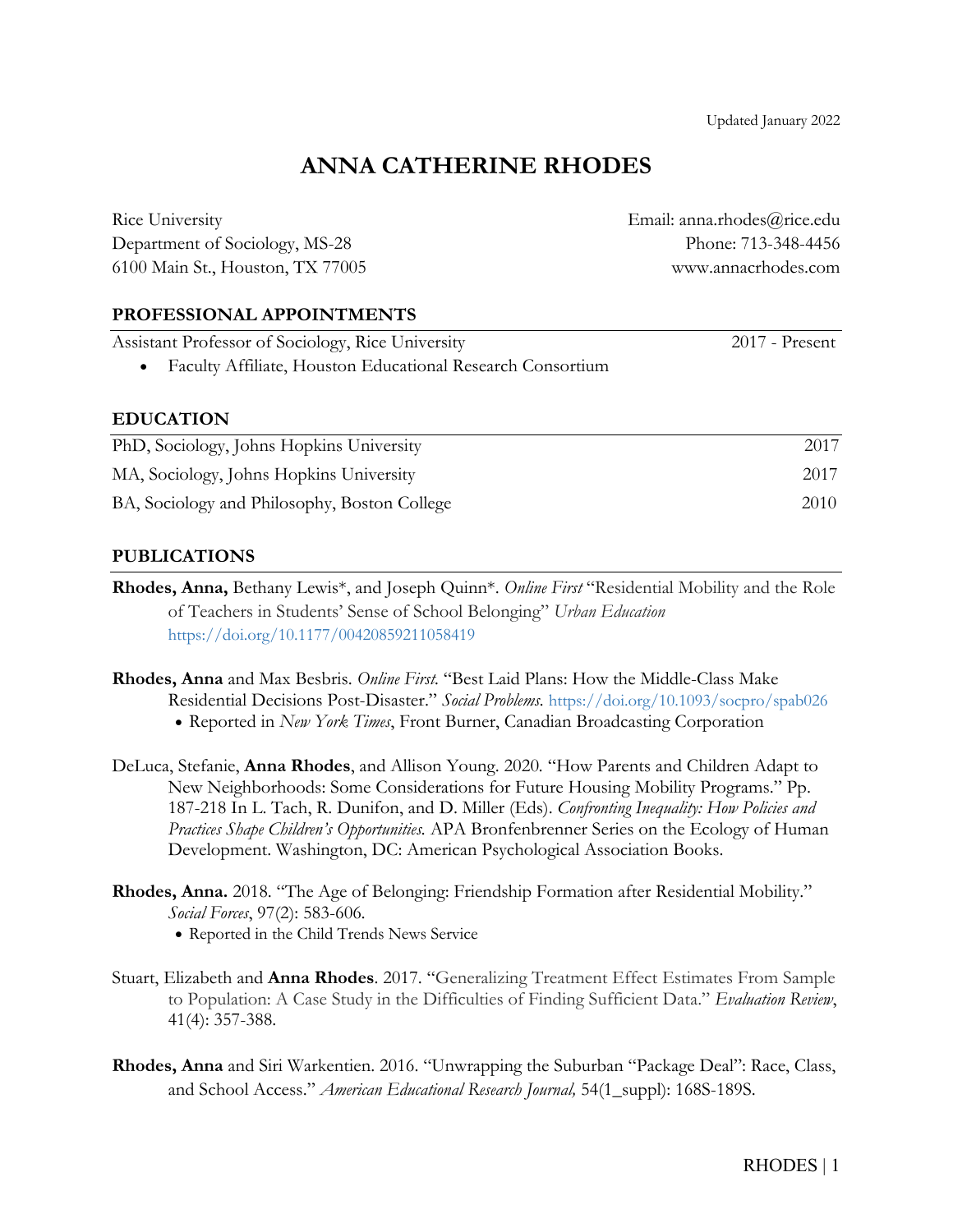- **Rhodes, Anna** and Stefanie DeLuca. 2014. "Residential Mobility and School Choice Among Poor York: Russell Sage. Families." In Annette Lareau & Kim Goyette (Eds.) *Choosing Homes, Choosing Schools*. New
- Williamson, John and **Anna Rhodes**. 2011. "A Critical Assessment of Generational Accounting and Its Contribution to the Generational Equity Debate." *International Journal of Ageing and Later Life*, 6(1):33-57.

#### **OTHER WRITING**

- **Rhodes, Anna** and Siri Warkentien. 2019. "Even as the Suburbs Diversify, Racial Inequality Persists in Suburban Schools." MacArthur Foundation How Housing Matters Policy Research Brief. Retrieve from:<https://www.macfound.org/press/article/how-housing-matters-research>briefs/
- Retrieve from: https://abell.org/sites/default/files/files/ed-power-place31516.pdf DeLuca, Stefanie, **Anna Rhodes**, and Philip M.E. Garboden. 2016. "The Power of Place: How Housing Policy Can Boost Educational Opportunity." Report for the Abell Foundation.

#### **MANUSCRIPTS IN PROGRESS** *\*graduate students*

- Aid in the Aftermath of Disaster." *Revise & Resubmit* **Rhodes, Anna** and Max Besbris. "When Givers Receive: Help-Seeking, Stigma, and the Ecology of
- Suburb" *Under Review* **Anna Rhodes**, Allison Young, and Jennifer Darrah-Okike. ""I Thought This Was a Ghost Neighborhood": Changing Neighborhood Contexts for Children Moving from City to
- **Rhodes, Anna,** Julia Szabo\*, and Siri Warkentien. ""I went there": How Parent Experience Shapes School Decisions." *Under Review*
- **Rhodes, Anna** and Max Besbris. *Soaking the Middle-Class: Mobility, Recovery, and Inequality After Hurricane Harvey. \*Book Manuscript*
- **Rhodes, Anna** and Allison Young. "Unanticipated Tradeoffs: How School Policies Influence Parent Participation."
- Stefanie Deluca, **Anna Rhodes**, Philip ME Garboden, and Xiao Yu. "Expanding the Geography of Educational Opportunity: Can Housing Policy Improve the Educational Achievement of Minority Youth?"
- **Rhodes, Anna**. "Inheriting Suburbia: The Intergenerational Influence of Residential Mobility"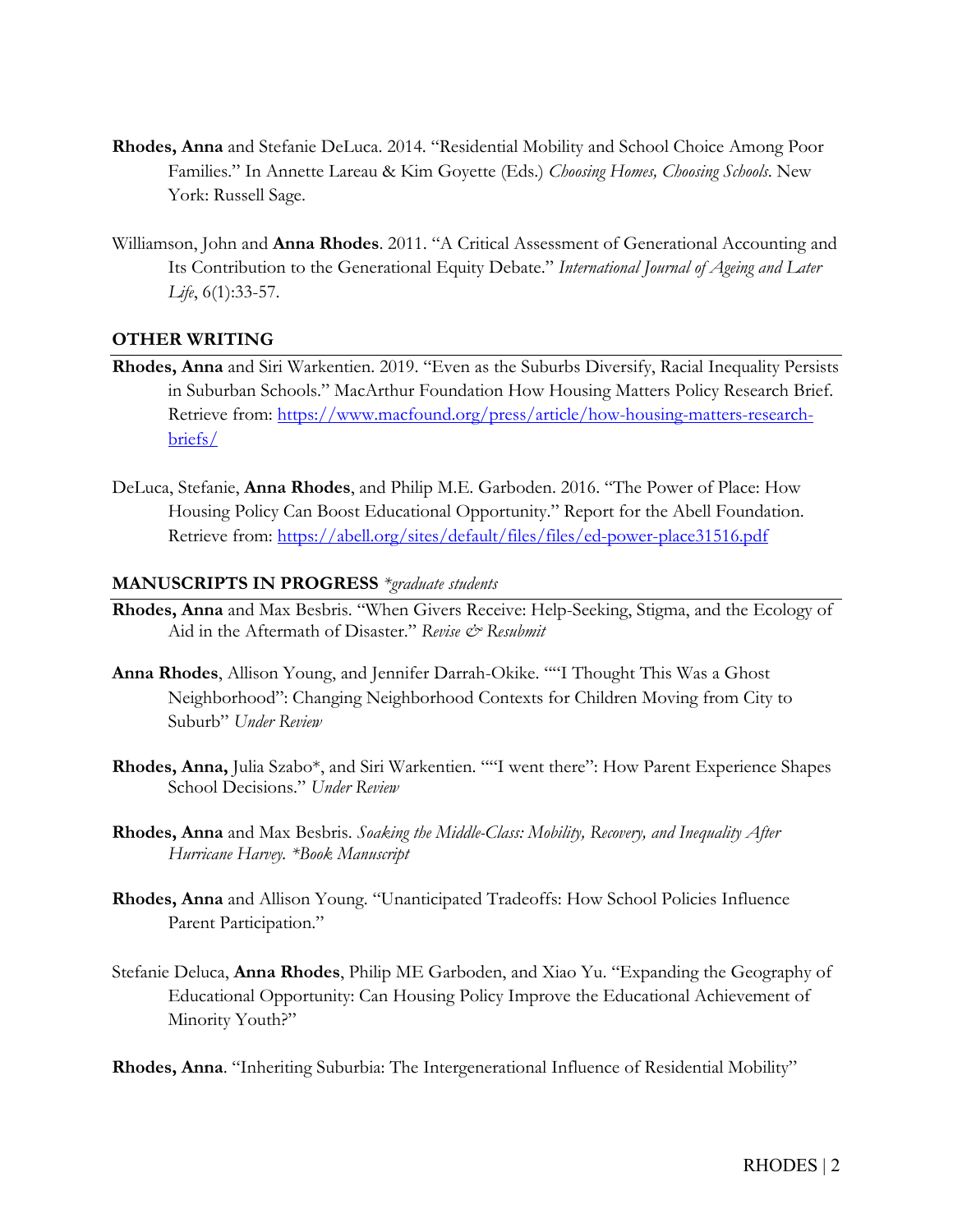#### **GRANTS**

 University Social Sciences Research Institute Seed Money Grant **Award: \$10,000 Rhodes, Anna**. July 2020 – June 2022. "Baltimore Regional Student Mobility Study." Rice

 **Rhodes, Anna** (PI) and Max Besbris (Co-PI). April 2019 – March 2020. "The Consequences of Presidential Authority Grant Award: \$34,971. Ecological Disaster on Social Mobility and Economic Security." Russell Sage Foundation

 Presidential Authority Grant **Award: \$34,971. Rhodes, Anna** (PI) and Max Besbris (Co-PI). November 2017 – June 2019. "Post-Disaster Residential Instability Among Middle-Class Households: How Renters and Homeowners Negotiate Research Institute Seed Money Grant **Award: \$10,000 FELLOWSHIPS & HONORS** Residential Choice and Financial Hardship after Displacement." Rice University Social Sciences

#### **FELLOWSHIPS & HONORS**

| National Academy of Education and Spencer Foundation Dissertation Fellow | 2015-2017 |
|--------------------------------------------------------------------------|-----------|
| Johns Hopkins University Dean's Teaching Fellowship                      | 2016      |
| Johns Hopkins Sociology Peabody Scholar in Sociology of Education        | 2014-2015 |
| Institute of Education Sciences Pre-Doctoral Fellow                      | 2012-2015 |
| Johns Hopkins Sociology Program in Social Inequality Student Paper Award | 2014      |
| Johns Hopkins University Owen Scholars Fellowship                        | 2010-2013 |

#### **PRESENTATIONS**

- **Rhodes, Anna** and Max Besbris. 2021. "A Rapidly Changing Ecology of Aid: Help-Seeking and Stigma in the Aftermath of Disaster." Presented at the annual meeting of the American Sociological Society. August 10. Virtual Conference.
- **Rhodes, Anna**, Allison Young, Jennifer Darrah Okike. 2021. "'I Thought This Was a Ghost Neighborhood': Tradeoffs Youth Experience Moving from City to Suburbs." Presented at the annual meeting of the American Sociological Society. August 8. Virtual Conference.
- **Rhodes, Anna**, Siri Warkentien, and Julia C. Szabo. 2020. "That's What I'm Familiar With": How Parental Reference Points Impact School Selection." Presentation for the annual meeting of the American Educational Research Association. April 17-21. San Francisco, CA. (Conference Canceled due to Covid19)
- American Sociological Society. August 10. New York, NY. **Rhodes, Anna** and Max Besbris. 2019. "Durable Narratives in the Face of Disaster: Middle-Class Residential (Im)mobility after Hurricane Harvey." Presented at the annual meeting of the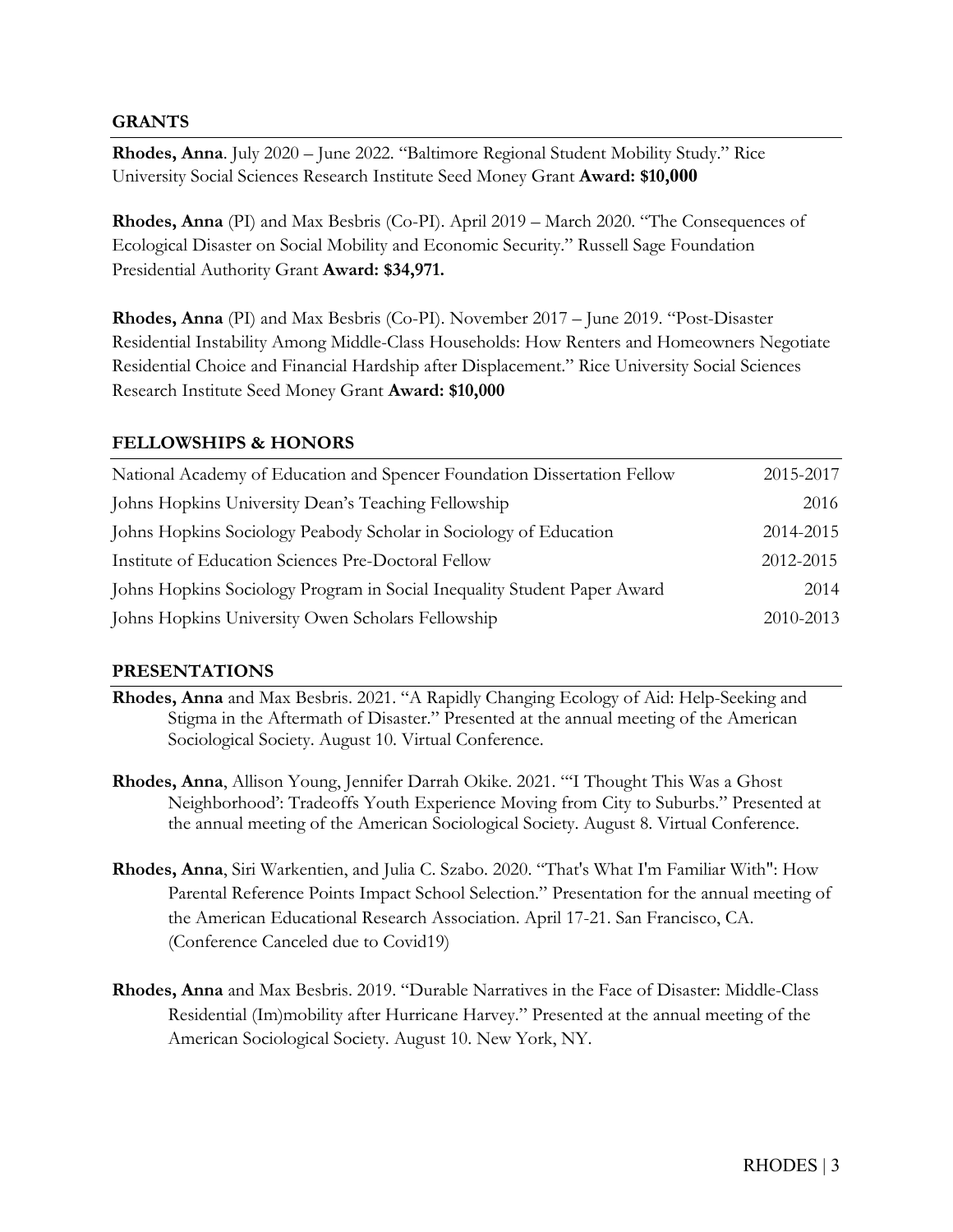- April 24. Los Angeles, CA. Darrah-Okike, Jennifer and **Anna Rhodes**. 2019. "Moving to Efficacy? Exploring how Residential Mobility impacts Self-Efficacy." Presented at the Urban Affairs Association Annual Meeting.
- DeLuca, Stefanie, **Anna Rhodes**, and Allison Young. 2018. "How Parents and Children Adapt to New Neighborhoods: Some Considerations for Future Housing Mobility Programs." Presented at the Cornell Bronfenbrenner Center for Translational Research. October 25. Ithaca, NY.
- Quinn, Joseph and **Anna Rhodes.** 2018. "Residential Mobility and the Role of Teachers in Educational Research Association. August 12. Philadelphia, PA. Students' Sense of School Belonging" Presented at the annual meeting of the American
- meeting of the American Educational Research Association. April 16. New York, NY. Warkentien, Siri and **Anna Rhodes**. 2018. "Explaining School Enrollment Decision through Cultural Frames: A Comparative Analysis of Cleveland and Dallas." Presented at the annual
- American Sociological Society. August 12. Montreal, Canada. **Rhodes, Anna** and Allison Young. 2017. "Emerging Entitlement: How Parents Respond to Participation Policies in New School Contexts." Presented at the annual meeting of the
- August 23. Seattle, WA. **Rhodes, Anna.** 2016. "The Age of Belonging: The Intersection of Neighborhood Change and Child Development." Presented at the annual meeting of the American Sociological Society.
- Research Association. April 11. Washington, D.C. **Rhodes, Anna.** 2016. "Moving Across the Urban/Suburban Divide: Student Experiences in Higher Performing Schools." Presented at the annual meeting of the American Educational
- and School Access." Presented at the annual meeting of the American Sociological **Rhodes, Anna** and Siri Warkentien. 2015. "Unwrapping the Suburban "Package Deal": Race, Class, Association. August 24. Chicago, IL.
- Deluca, Stefanie, Philip M. Garboden, **Anna Rhodes.** 2014**. "**Expanding the Geography of Minority Youth?" Presented at the annual meeting of the American Sociological Association. August 16. San Francisco, CA. Educational Opportunity: Can Housing Policy Improve the Educational Achievement of
- Association. April 3. Philadelphia, PA. **Rhodes, Anna** and Stefanie DeLuca. 2014. "Residential Mobility and School Choice Among Poor Families." Presented at the annual meeting of the American Educational Research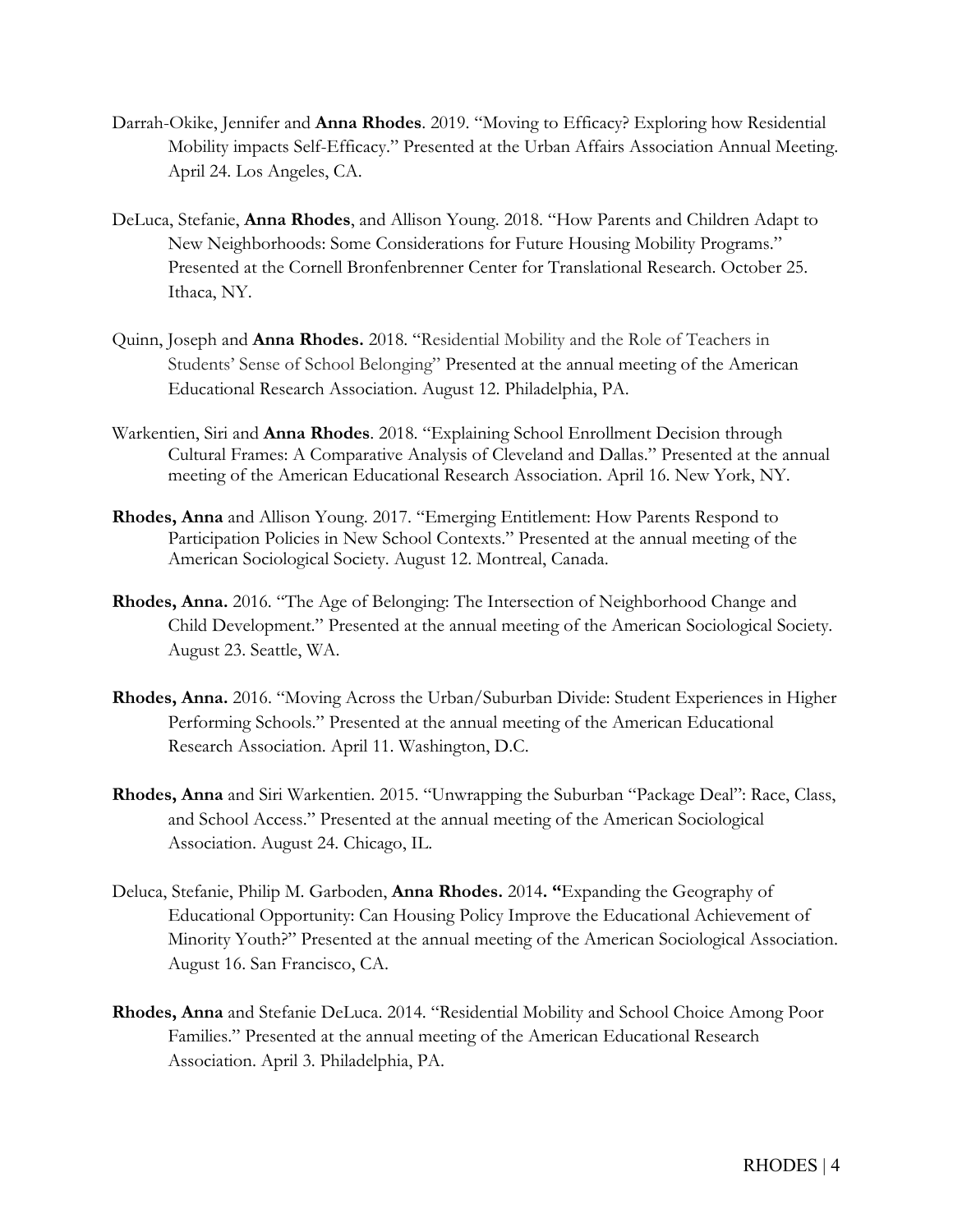- 21. Baltimore, MD. **Rhodes, Anna**. 2014. "Families without Borders: Children's Experience of Changing Family Structures." Presented at the annual meeting of the Eastern Sociological Society. February
- February 21. Baltimore, MD. DeLuca, Stefanie, Philip M. Garboden, and **Anna Rhodes**. 2014. "Expanding the Geography of Educational Opportunity: Can Housing Policy Improve the Educational Achievement of Minority Youth?" Presented at the annual meeting of the Eastern Sociological Society.
- Educational Research Association. April 14. Vancouver, Canada. **Rhodes, Anna,** Stefanie DeLuca, and Robert Bozick. 2012. "Mind the Gap (Year): College Delay, Time Use, and Postsecondary Pathways" Presented at the annual meeting of the American
- Association. August 16. Atlanta, GA. Williamson, John and *Anna Rhodes.* 2010. "Generational Accounting: A Critical Assessment and Proposed Reframing." Presented at the annual meeting of the American Sociological
- annual meeting of the Eastern Sociological Society. March 19. Atlanta, GA. Williamson, John and **Anna Rhodes**. 2010. "Reframing Generational Accounting." Presented at the

## **TEACHING**

Graduate Courses

• Qualitative Research Methods Undergraduate Courses

- Housing & Schools: The Social Locations of Inequality
- The Sociological Imagination
- Qualitative Research Analysis

# **ADVISING**

Graduate Thesis Committee

- Jie Min (Sociology, Rice University)
- Catherine Boyd (Sociology, Rice University)
- Brittany Bradford (Psychological Sciences, Rice University)
- Bethany Lewis (Sociology, Rice University)
- Julia Szabo (Sociology, Rice University)
- Katie Turner (Sociology, Rice University)
- Marcos Lee (Economics, Rice University)

Undergraduate Thesis Advising

- Sophie Rodriguez (Sociology, Rice University 2019 graduate)
- Bharathi Selvan (Sociology, Rice University 2019 graduate)
- Sarah Berton (Sociology, Rice University 2020 graduate)